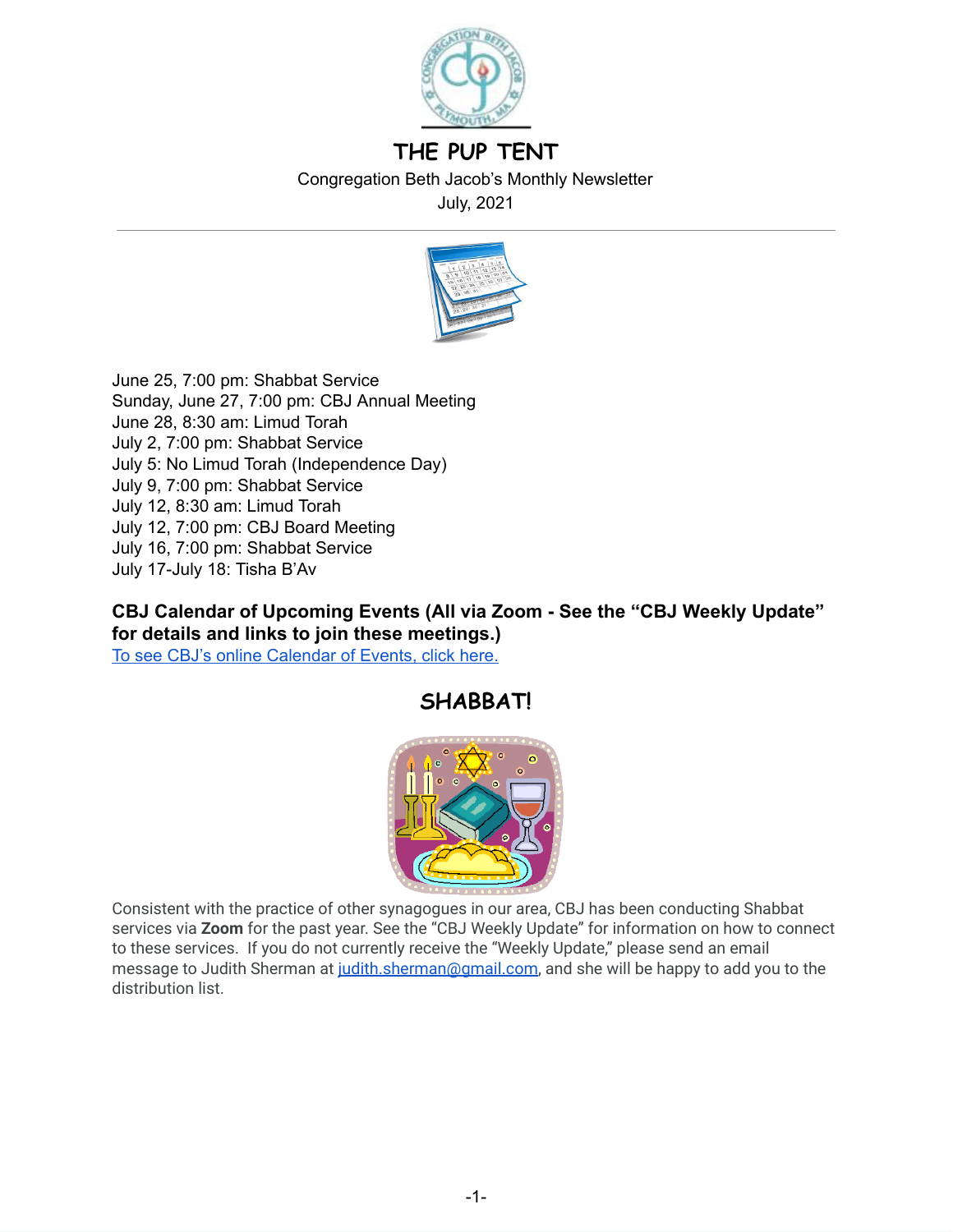## **Introducing Rabbi Estelle Mills**

Rabbi Mills will begin her rabbinate with CBJ on July 1st, 2021, together with Rabbi Silverman. Rabbi Silverman will officially retire on July 31st. The Executive Board is currently planning activities to celebrate Rabbi Silverman's many, many years serving our congregation, and a Meet and Greet reception has been planned for August 15th, at White Cliffs, during which time congregants will have an opportunity to meet and welcome Rabbi Mills to CBJ. While this Meet and Greet has been limited to members of CBJ because of space constraints, other opportunities for non-affiliated members of the Plymouth-area community to meet Rabbi Mills are being planned. For anyone who missed seeing it in last month's edition of The Pup Tent, Rabbi Mills' biography is below.



Rabbi Estelle Gottman Mills earned her honorary doctorate for twenty-five years of service as a rabbi in 2017. Most of those twenty-five years were spent serving as the rabbi of Congregation Kol Chadash in the Cleveland suburb of Solon, and as the rabbi of Congregation Kol Am in the St. Louis suburb of Ballwin. Under her leadership, these congregations experienced significant growth in membership and in their religious schools. She has most recently served as the rabbi of Temple Bat Yam in Berlin, Maryland.

Rabbi Mills has been recognized for her innovative and cutting-edge programming. She was the recipient of the prestigious Legacy Heritage Innovator Grant and the Union for Reform Judaism has recognized her creative and innovative programming by awarding her an Incubator Grant for her Family Education Program: "Exciting Destinations, Jewish Explorations" and a Belin Award for her Membership Program: "No Regrets Membership."

Her rabbinate has always included very active and ongoing involvement with the school and the young families. A gifted educator, she passionately believes that strong, high quality Jewish educational opportunities and programming for all ages from seniors to the youngest learners are essential to strengthening and growing today's congregations. For her, the response to declining involvement in congregational life is not watering down content; rather the answer is to make these experiences valuable, meaningful and accessible. She recognizes that we are living in a time of great innovation in almost every area of life, and Jewish institutions must embrace these innovations to attract today's families. She has been recognized and led workshops for her use of "Public Space Judaism", using outside public venues for activities that then bring the unaffiliated into the congregation.

Rabbi Mills was born in Yonkers, New York and grew up in Greensboro, N.C. She was ordained by the Hebrew Union College-Jewish Institute of Religion in Cincinnati in 1992, and holds a B.A. with honors in Jewish History from University of Michigan. She and her husband, Rabbi Steven Mills (Zichrona Livracha) are the proud parents of three children, Rafi, a 2015 Lehigh University engineering graduate currently working at a government nuclear facility in Schenectady NY, Sivan, a 2017 University of Pennsylvania graduate who works for Aetna Insurance in Philadelphia and Noa, a recent graduate of Skidmore College in Saratoga Springs, New York who is starting the doctoral program in occupational therapy at Tufts University.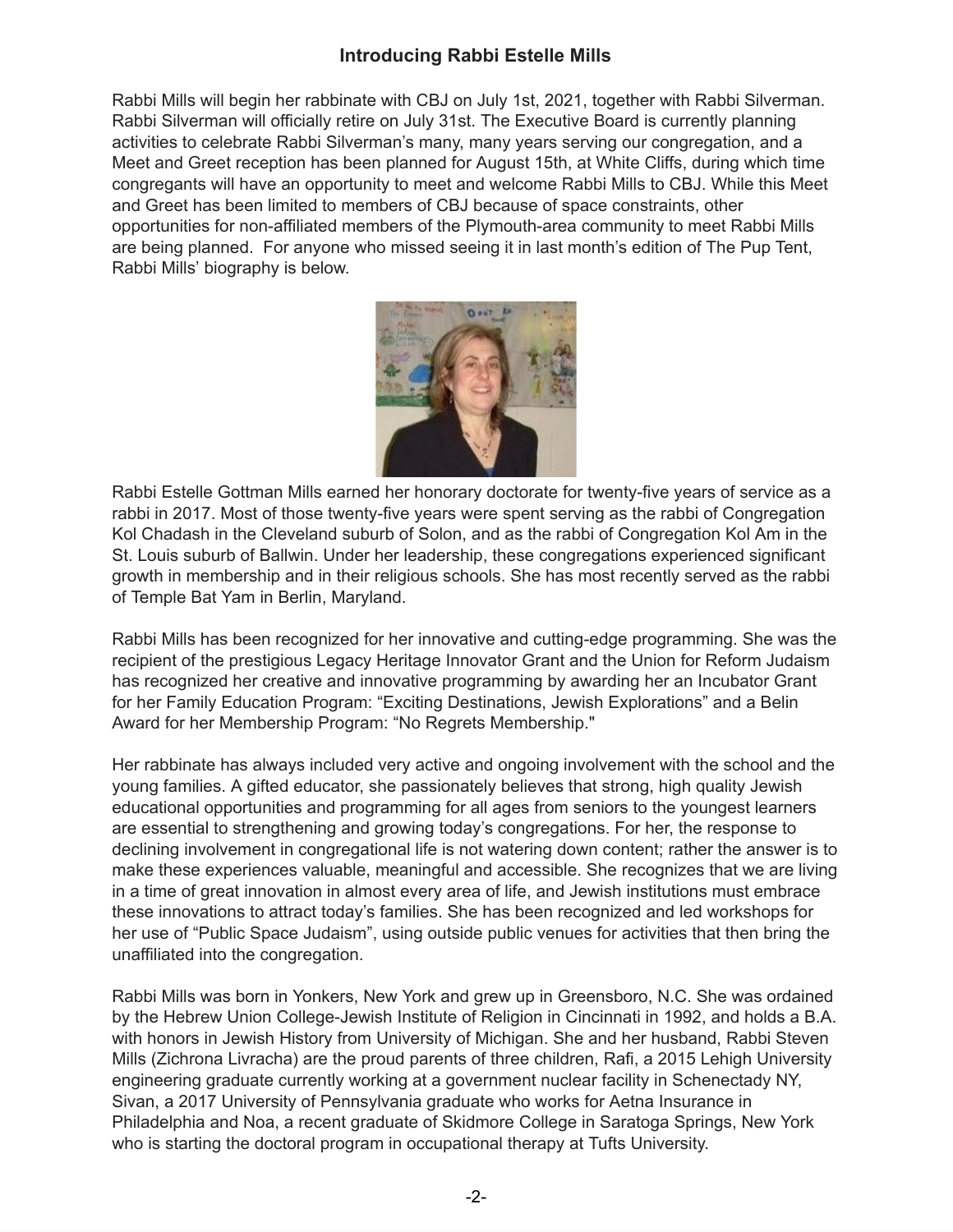

### **SAVE THE DATE!**

## **Meet and Greet Reception Being Planned for Rabbi Mills August 15th, 1:00-3:00 pm White Cliffs Country Club**

We look forward to Rabbi Mill's presence on our bimah and we want to welcome her with our friendly smiles. Please come to our Meet and Greet event planned for Sunday afternoon, August 15 at White Cliffs Country Club. Invitations will be mailed to each member by July 1st. The Planning Committee is working very hard to put together a wonderful event.

### **REQUEST FOR SPONSORSHIPS**

Is there a family or individual who would like to subsidize this event by making a donation in honor of a happy occasion like a graduation or in memory of a loved one - please call Rose at 508-677-7913.

## **Article from The Old Colony Memorial on May 17, 2021 CBJ Announces the Retirement of Rabbi Lawrence Silverman**

In its May 17th issue, The Old Colony Memorial published a news release announcing the retirement of Rabbi Silverman and the hiring of Rabbi Estelle Mills. To read this article, click on the link below. [https://www.wickedlocal.com/story/old-colony-memorial/2021/05/17/cbj-announces-retirement-rab](https://www.wickedlocal.com/story/old-colony-memorial/2021/05/17/cbj-announces-retirement-rabbi-lawrence-silverman/5055076001/) [bi-lawrence-silverman/5055076001/](https://www.wickedlocal.com/story/old-colony-memorial/2021/05/17/cbj-announces-retirement-rabbi-lawrence-silverman/5055076001/)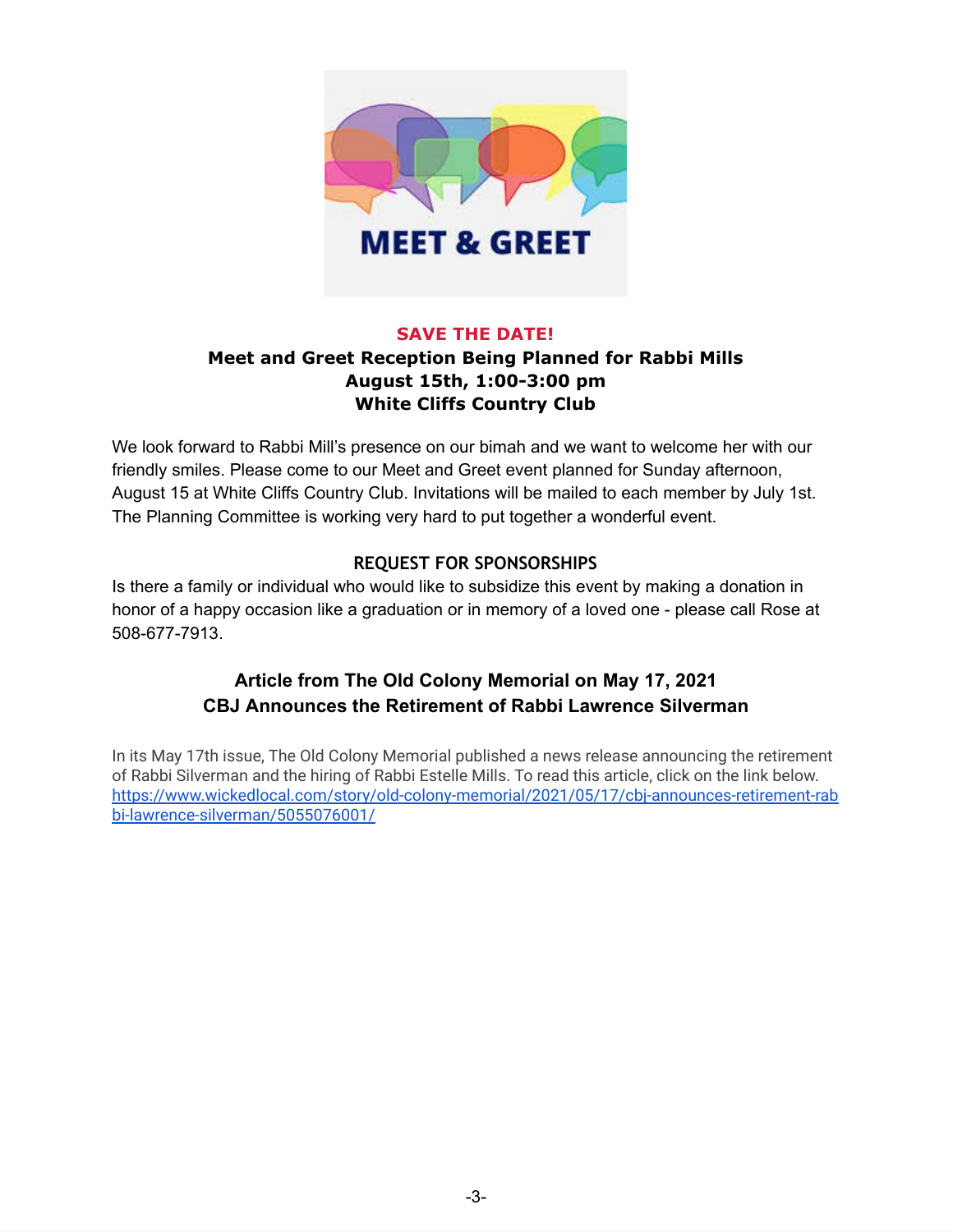

**The Following Yahrzeits Will be Observed This Month:** *(A memorial candle should be lit on the preceding evening.)*

#### **July 2021**

 Roslyn Jarmel Frances Strauch Toby Freedman Aharoni Mary Cohen William Kirschner Julia Snapper Norman Hollander Helen L. Shiff Elizabeth Greene Seymour Lutzky Melvin "Manny" Mann Mary Edith Goldstein Gladys Reuben Meyer Cohen Abraham Green Julius Cohen Jean Sackheim Feinberg Rebecca Lavine Jacob Veiner Joseph Carlin Samuel Koblantz Esther Wisoff Lena Handlin Leo Abramson Bert Sternfield

 Ada Ratick Judah James Evans Evelyn Bookman Louis K. Kaplow Mary Kaplowitz Devorah Shector Elizabeth Epstein Jacob S. Shiff Jack Bernard Abraham Sherman Minnie Steinberg Gunnar Carlson Martyrs of Mazeikiai Hyman Sheff Lillian Gilbert Alter Greenspoon Morris Stern Anna Wolfe Douglas Worthman Frank Breslow Alexander Finkelstein Ansel Gladstein Mollie Swartz

May their memories be for a blessing and live forever in the hearts of all who knew and loved them.

**Editor's Note:** "The Pup Tent" is a monthly publication that provides a condensed summary of CBJ news, including the monthly Calendar, upcoming Yahrzeit dates, and acknowledgments of donations that have been received. The "CBJ Weekly Update" is our weekly email newsletter that includes full details about upcoming events, as well as information about the weekly Torah reading portion and helpful links to various resources. **To subscribe to the CBJ Weekly Update, please contact me at [judith.sherman@gmail.com](mailto:judith.sherman@gmail.com).** Thank you! Judith Sherman, Editor, "The Pup Tent" and "CBJ Weekly Update"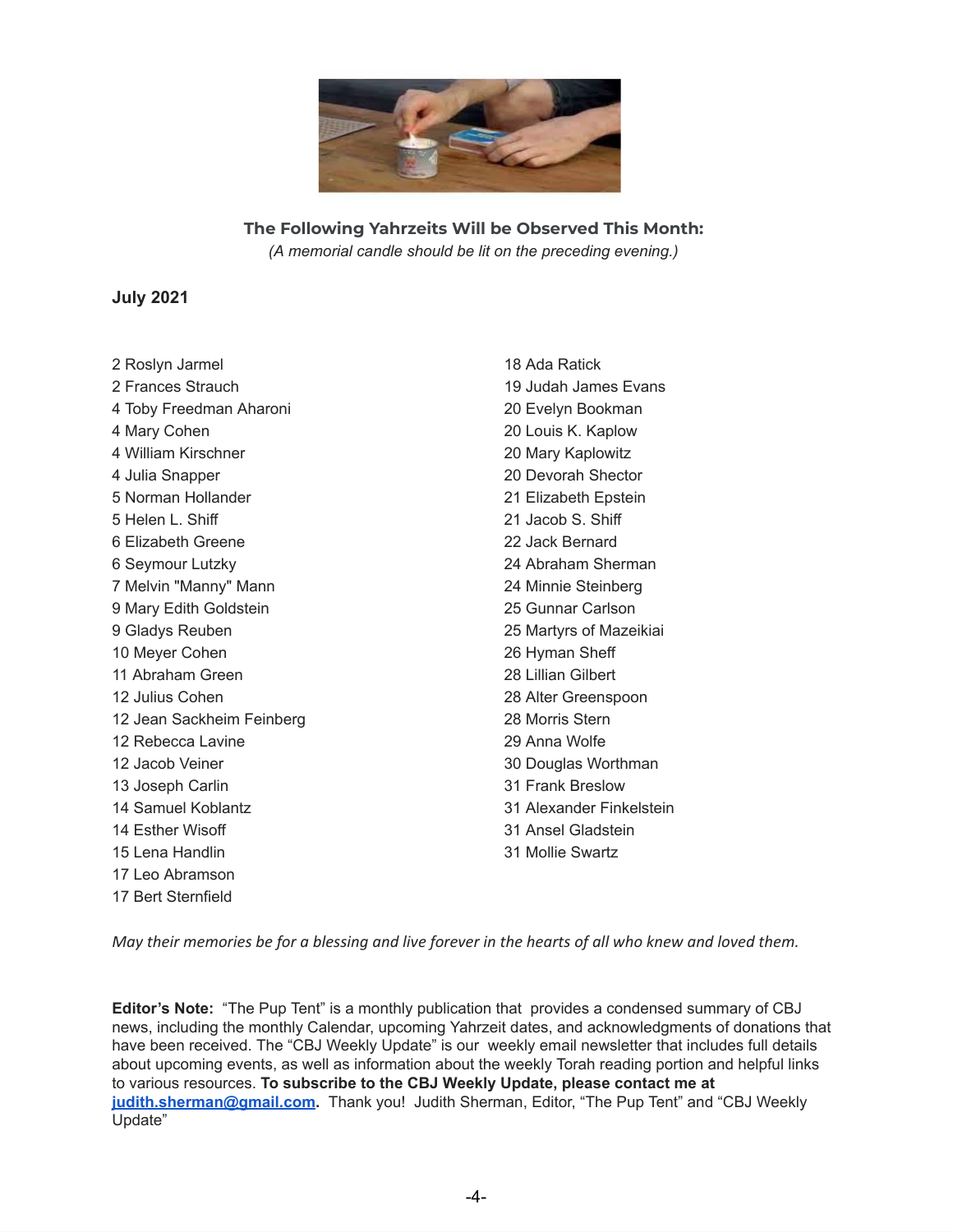

Congregation Beth Jacob gratefully acknowledges receipt of the following donations:

#### **General Fund:**

**In Memory of Dan Hirschhorn:** Rose Litchman Allan and Judith Sherman

#### **Yahrzeit Fund:**

Jonathan Russo - in memory of his father, Dr. Ray Russo Allan & Judith Sherman - in memory of Allan's mother, Ruth Putnam Sherman

#### **Sisterhood Diaper Fund Drive:**

Ann Geller



Brotherhood is still seeking one or more brave and dedicated men to take over the Presidency for this organization for which Dan Hirschhorn worked so tirelessly. Over the next several months, individual Brotherhood members have stepped forward to plan and organize specific activities. Thank you to Larry Winokur, who is planning a Movie Discussion Night, and Jerry Levine, who has volunteered to head up the Brotherhood Breakfasts. Watch the Weekly Update for further information.



**CBJ'S NEW SISTERHOOD**

Co-Presidents: Rose Litchman and Suzanne Goldberg Rose: [snobuntng@aol.com](mailto:snobuntng@aol.com) Suzanne: [sgold3016@comcast.net](mailto:sgold3016@comcast.net)

#### **NEW SISTERHOOD IN THE COMING YEAR**

Thank you to Sisterhood for an exciting and educational series of programs that focussed on Jews in the Arts during the past year. These virtual meetings were well-attended and were enjoyed by all, as we learned about Jewish contributions in the areas of culinary arts, humor, poetry, music, and the graphic/sculptural arts.

Under Rose's and Suzanne's leadership, Sisterhood members can look forward to another exciting year, with programs that will be stimulating and informative. Please support our efforts and plan to participate in the coming year. Even if you may not have been an active member for awhile, you will be warmly welcomed. Sisterhood's mission remains the same - to promote our Jewishness, to bring us together to reinforce our existing friendships, and to make new friends. What can be better than that?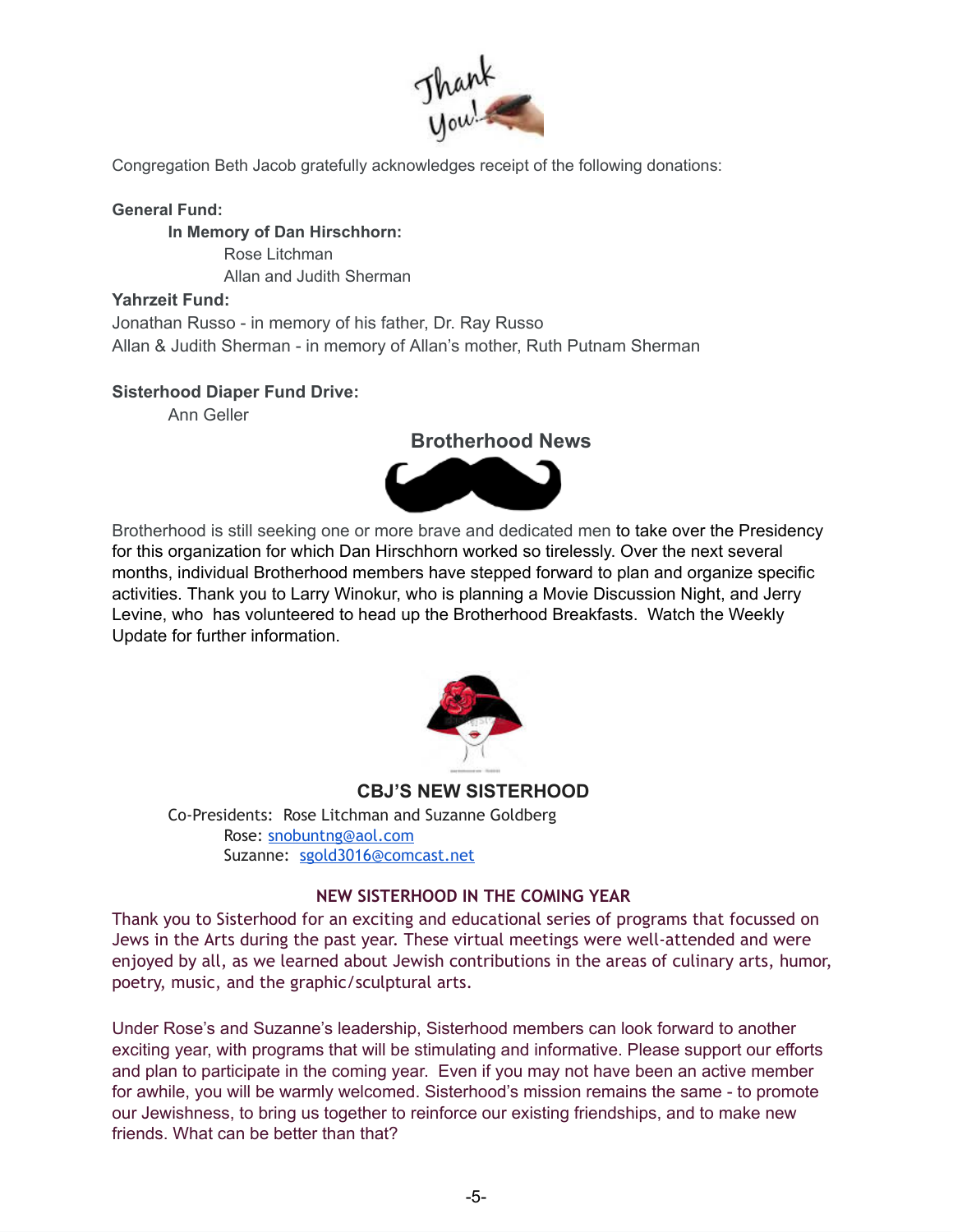### **What is Tisha B'Av and Why Do We Observe it? July 17-July 18, 2021**

Tisha B'Av commemorates the destruction of Solomon's Temple by the Babylonians in 586 (before the common era) and the destruction of the Second Temple by the Romans in the year 70 (of the common era). Tisha B'Av is observed by fasting and mourning and reading the prophet Jeremiah's scroll called "Ay'chah," in Hebrew; in English it is called "Lamentations."

Why do we remember such terrible destruction that occurred nearly 2,000 years ago? Much of the world can't understand why we insist on remembering and reading the literature of the Holocaust. This past January, in concert with the United Nations and the President of Poland, the world stood still for several hours as we turned our attention toward Auschwitz on the day that marked the 75th anniversary of the liberation of that horrible death camp. Why? It is history. What was, was. Why keep revisiting old and painful chapters in our history?

They say that Napoleon, the emperor, was passing through the Jewish ghetto in Paris and heard sounds of crying coming from a nearby synagogue. He stopped to ask a local person what the lament was about. He was told that the Jews were remembering the destruction of the Temple. "When did that happen?" asked the emperor. He was then told, "Oh, about 1,700 years ago." Hearing this, Napoleon stated with strong conviction that a people who never forgot their past always would be destined to have a future.

Jews never had a strong sense of history: history can be wrapped up in a book. Jews do have Memory. Memory is alive. Memory leads us into our future.

Even in the midst of the ruins of two Temples, we refused to forget. When the Babylonians led our people into captivity, the Jews wept and sang: "By the waters of Babylon we sat down and wept for Zion." Why did we cry? For our lost wealth, our homes, our businesses? No. We cried for Zion and Jerusalem. In the midst of our bondage, we imagined a time would come for rebuilding. Out of the ruins, out of which the people came, they imagined the possibility of a return. And because we refused to forget Jerusalem, we did return.

There was a return in ancient times 70 years after the Babylonian exile. But 65 years after the Roman had destroyed the Second Temple, in the year 135 (of the common era), the Romans, who exiled the Jews for a second time and for a long time. Many centuries passed before the Declaration of Independence of the State of Israel in 1948 came about; and that happened because all those generations of our people wouldn't give up the "tikvah," the hope.

This short story comes out of the Holocaust. A Torah scholar and his nephew studied Talmud together in a concentration camp. They were learning the tractate "Mo'ayd Katan," a part of the Talmud that, ironically, discusses the laws of mourning, as in sadness and grief. A time came when the uncle saw himself staring his death in the face; and he said to his nephew just before he was taken away: "Promise me that if you survive you will finish studying our tractate of 'Mo'ayd Katan'." Facing his death, what thought preoccupied his mind? That the Talmud should still be studied. This was his last wish. Was it madness, or is it the very secret of our survival? And his nephew survived, else we would not have this story.

If we refuse to forget, if we observe Tisha B'Av, we can hope to rebuild someday. If we don't remember how to observe, we can read about it and learn. It's important to observe our people's original "National Day of Mourning." Skip going to the movies. Forego going to a restaurant. Sit down on a low seat or bench to mourn with your people. Read or listen to the chanting of the prophet Jeremiah's scroll of Lamentations. And don't give up! Be strong, and remember. As we grow in strength and commitment, we grow in memory. As we grow in memory, the possibilities for our future are endless.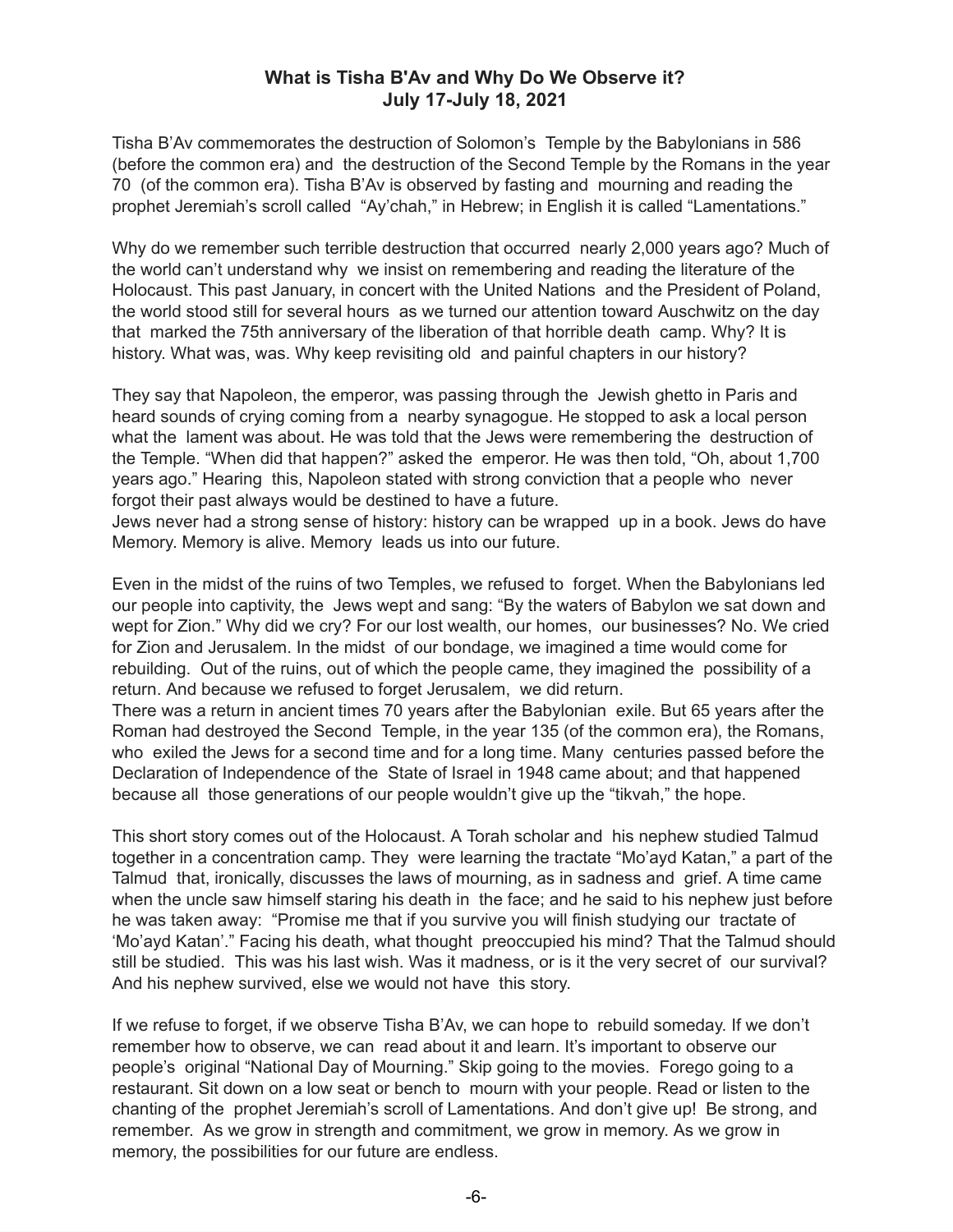#### **Why Do American Jews Love Stella D'Oro Cookies?**

By Joanna O'Leary (published in The Nosher, June 1, 2021)



As a child, visits to my maternal grandfather and grandmother (of Italian and Polish heritage, respectively) involved eating a lot of pasta and pierogi. Dessert, in turn, was sometimes cannoli and poppyseed roll, but often a platter of Stella D'Oro cookies — assorted dainty corrugated rings and logs of buttery dough with almond undertones. My grandfather had developed a taste for them early in his youth as an immigrant from Genoa, and my grandparents' pantry was never without at least one package. Truth be told, my juvenile palate found the cookies too bland (re: insufficiently sugary), but they held a special place in my heart because they were a favorite of my beloved, sometimes salty, comparatively sweeter Pop-Pop.

Up until my second year in college, I associated Stella D'Oro (Italian for "Star of Gold") exclusively with Italian-American culture. While "grocery" shopping in the 7-Eleven near our dorm (hey, we didn't have cars, OK?) with a friend who also happened to be Jewish, I came upon a package and remarked upon my personal nostalgic ties. "Stella D'Oro?" he replied with a puzzled grin. "That's a Jewish thing."

We preceded to dive into an appropriately sophomoric argument about whether Stella D'Oro was "more Jewish" or "more Italian," each of us buttressing our claims with mostly anecdotal evidence and hearsay, and completely eschewing the more interesting question: What happened with these cookies that laid the foundation for such a debate in the first place?

Stella D'Oro, as its name might suggest, was started in 1930 by Joseph and Angela Kresevich, Italian immigrants in Brooklyn. Already successful restaurateurs, the Kresevichs further parlayed their food business savvy by creating a line of Italian-style cookies, crackers, and breadsticks that appealed to other Italian immigrants missing flavors from home. The cookies, originally made by hand and without (gasp) butter, were immediately popular.

The fact that Stella D'Oro cookies were devoid of butter as well as milk also led them to be an object of desire early on for devout Kosher Jews because they were pareve and could therefore be eaten for dessert after a meat supper. The Swiss fudge variety, whose crimped circumference and inner opaque dark chocolate circle bore a whimsical resemblance to shtreimels, round fur hats worn on the Sabbath, led them to become particularly popular in the ultra-Orthodox community. And when in 2019 Tablet published its venerable list of the 100 Most Jewish foods, Swiss fudge cookies earned the title of "most Jewish cookie ever made."

Broad appeal, however, has not prevented Stella D'Oro from becoming a subject of controversy. As the business changed owners throughout the years, wages and benefits have been reduced and/or altered, unsurprisingly souring relations between management and its multicultural labor force, many of whom had worked for the company for decades. This contentious history, and specifically the 11-month strike that ensued following its acquisition by a hedge fund, is documented in the 2011 film, No Contract, No Cookies.